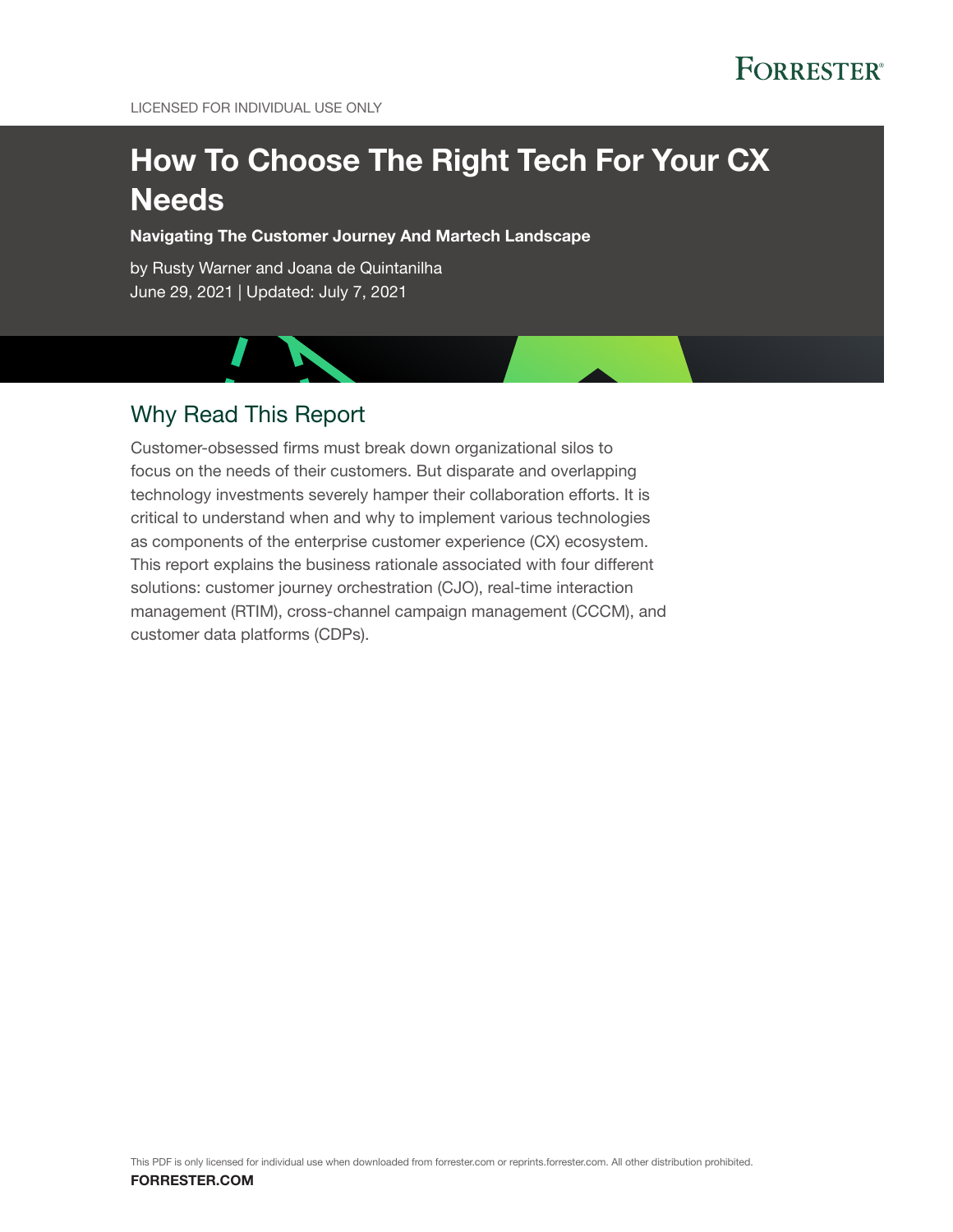# How To Choose The Right Tech For Your CX Needs

#### Navigating The Customer Journey And Martech Landscape

by [Rusty Warner](http://www.forrester.com/go?objectid=BIO7824) and [Joana de Quintanilha](http://www.forrester.com/go?objectid=BIO7184) with [Martin Gill,](http://www.forrester.com/go?objectid=BIO2700) [Oliwia Berdak,](http://www.forrester.com/go?objectid=BIO7204) [Clarissa Skinner](http://www.forrester.com/go?objectid=BIO14244), Melissa Chaudet, and Christine Turley June 29, 2021 | Updated: July 7, 2021

# Functional Overlaps Complicate Technology Investment Decisions

There are many functional overlaps in customer journey orchestration (CJO), real-time interaction management (RTIM), cross-channel campaign management (CCCM), and customer data platforms (CDPs) (see Figure 1). At a high level, all provide customer data management and analytics capabilities plus workflows to enable organizations to leverage those insights to optimize customer engagement and CX delivery. But dig a little deeper, and you'll find differences in the way these technology solutions address business needs (see Figure 2):

• Customer-centric teams invest in CJO to discover, optimize, and orchestrate journeys. CJO platforms help firms use real-time data at the individual customer level to analyze current behavior (discovery) and predict and adjust future behavior in the moment (decisioning). These tools provide an integrated, actionable, and real-time view of the customer across marketing, product, and customer service journeys. CJO uses time-series or path analysis to visualize moments of truth, bright spots, and friction points in one or more journeys from the customer's perspective (journey discovery). It connects individual or groups of journeys to CX (e.g., Net Promoter Score℠ [NPS]), employee experience (EX) (e.g., productivity), operational (e.g., cost of the journey), and business (e.g., customer lifetime value [CLV])) outcomes to help companies prioritize where to invest resources to improve key customer and employee journeys. Journey mapping and journey analytics tools complement CJO.

CJO vendors tend to be relatively small, and quite often they go to market via CX consultancies, agencies, or services partners. They sell across verticals, but we see them most often in financialservices, telecoms, utilities, online gaming, media and entertainment, travel and leisure, retail and e-commerce, consumer goods (especially for direct-to-consumer brands), and the automotive sector. Sample CJO vendors include Alterian, Kitewheel, Pointillist, Thunderhead, and Usermind.

• Technology teams implement RTIM to address customer-facing business needs. RTIM delivers contextually relevant experiences, value, and utility at the appropriate moment in the customer lifecycle via preferred customer touchpoints. Like CJO, RTIM tools embrace the concept

## **FORRESTER®**

Forrester Research, Inc., 60 Acorn Park Drive, Cambridge, MA 02140 USA +1 617-613-6000 | Fax: +1 617-613-5000 | forrester.com

© 2021 Forrester Research, Inc. Opinions reflect judgment at the time and are subject to change. Forrester®, Technographics®, Forrester Wave, TechRadar, and Total Economic Impact are trademarks of Forrester Research, Inc. All other trademarks are the property of their respective companies. Unauthorized copying or distributing is a violation of copyright law. Citations@forrester.com or +1 866-367-7378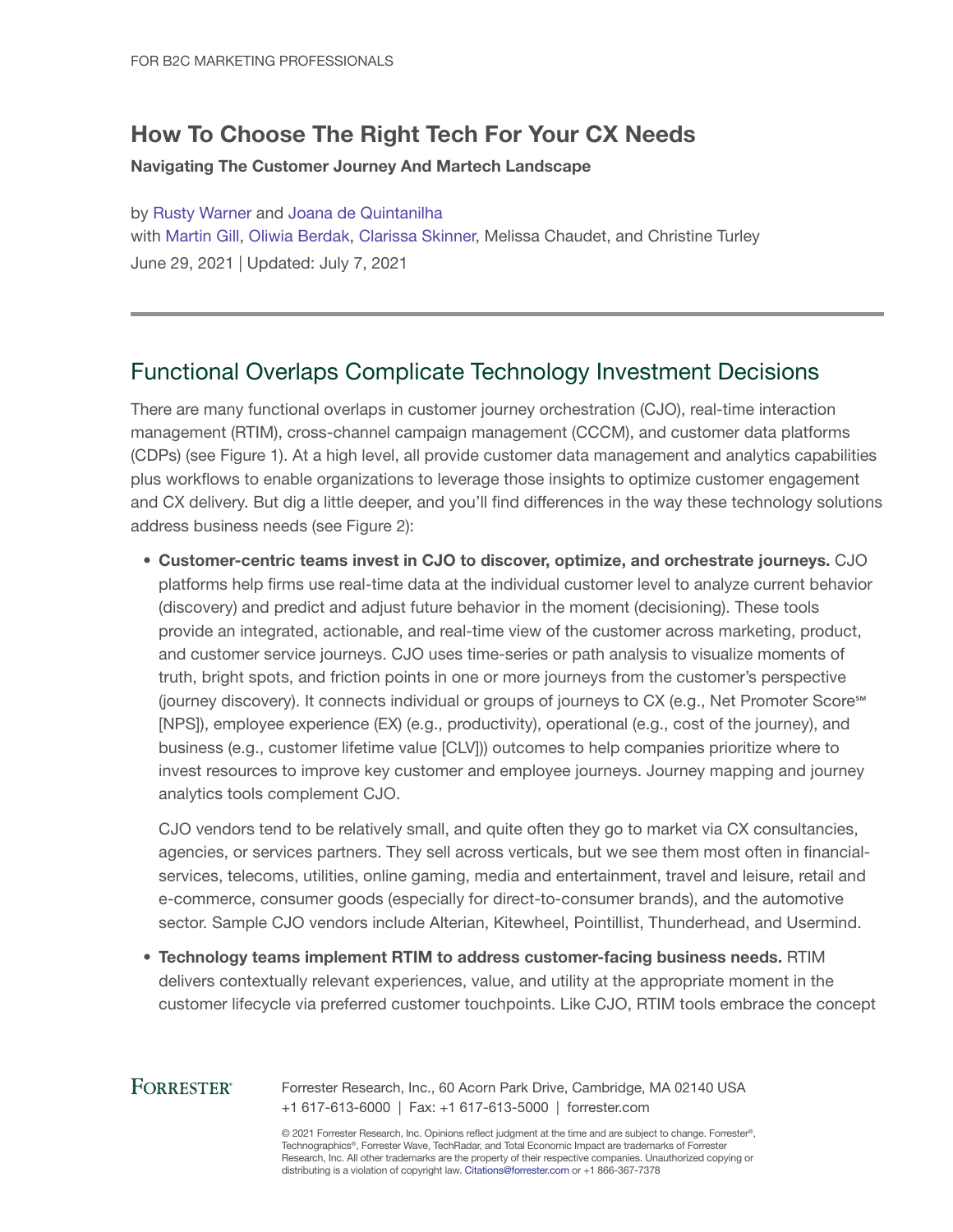of the customer journey, but they do not offer the same journey visualization or ease-of-use as the CJO vendors, since they focus on more technical users. They also integrate deeply into an organization's technology ecosystem, and they require considerable IT involvement.

RTIM implementations often grow out of customer relationship management (CRM) environments and involve custom integrations with applications for human-assisted channels. RTIM solutions also have a strong foundation in enterprise customer data management, real-time streaming data ingestion, and advanced analytics, including machine learning and AI to support a wide range of custom analytical models. RTIM addresses the needs of the largest organizations across sectors, especially financial services and telecommunications. Sample RTIM vendors include FICO, Pegasystems, Precisely, SAS, and Teradata.

• Marketers rely on CCCM to power digital engagement. CCCM provides customer data management, analytics, segmentation, and workflow tools for designing, executing, and measuring digital marketing campaigns. Though typically associated with outbound channels like email and mobile messaging, CCCM can also manage personalization for inbound channels like mobile app, e-commerce, and web. Some CCCM tools further support print (direct mail) campaigns and make campaign information available to human-assisted channels for presentation to customers.

CCCM is industry agnostic, and organizations in all sectors leverage it for their marketing needs. Many CCCM vendors go to market with CX or CJO messaging, but in most cases, they offer only marketing automation workflows. CCCM typically complements CJO or RTIM solutions to manage marketing orchestration. Sample CCCM vendors include enterprise marketing software suite (EMSS) players like Adobe, Oracle, Salesforce, SAP, and SAS, as well as myriad independent platform vendors and regional or vertical-specific solutions.

• Marketers fill data management and analytics gaps with CDPs. CDPs ingest customer data and provide tools for analysis, segmentation, and activation. Many CDPs provide workflows on top of the data layer, primarily focused on marketing and personalization use cases. As a result, many CDP vendors compete as CCCM vendors, and most CCCM vendors offer CDP capabilities. CJO vendors build their solutions on top of existing CDP environments — possibly multiple CDPs, depending on the environment — and then they add their own ingestion capabilities based on behavioral data and journey analytics. RTIM vendors ingest data from multiple CDPs to inform their decision engines.

CDPs help solve a long-standing problem for marketers: effective customer data management, commonly called the 360-degree view of the customer or single version of the truth. In reality, no single tool can deliver on that promise, but CDPs can certainly help. That's why Adobe, Oracle, Salesforce, and SAP are all building their CDP strategies, and it's behind a recent spate of acquisitions in the CDP space (Bloomreach/Exponea, Upland/BlueVenn, Sitecore/Boxever, Episerver/Zaius, Twilio/Segment, etc.). Other CDP vendors include mParticle, NGDATA, Redpoint Global, and Treasure Data.

## **FORRESTER®**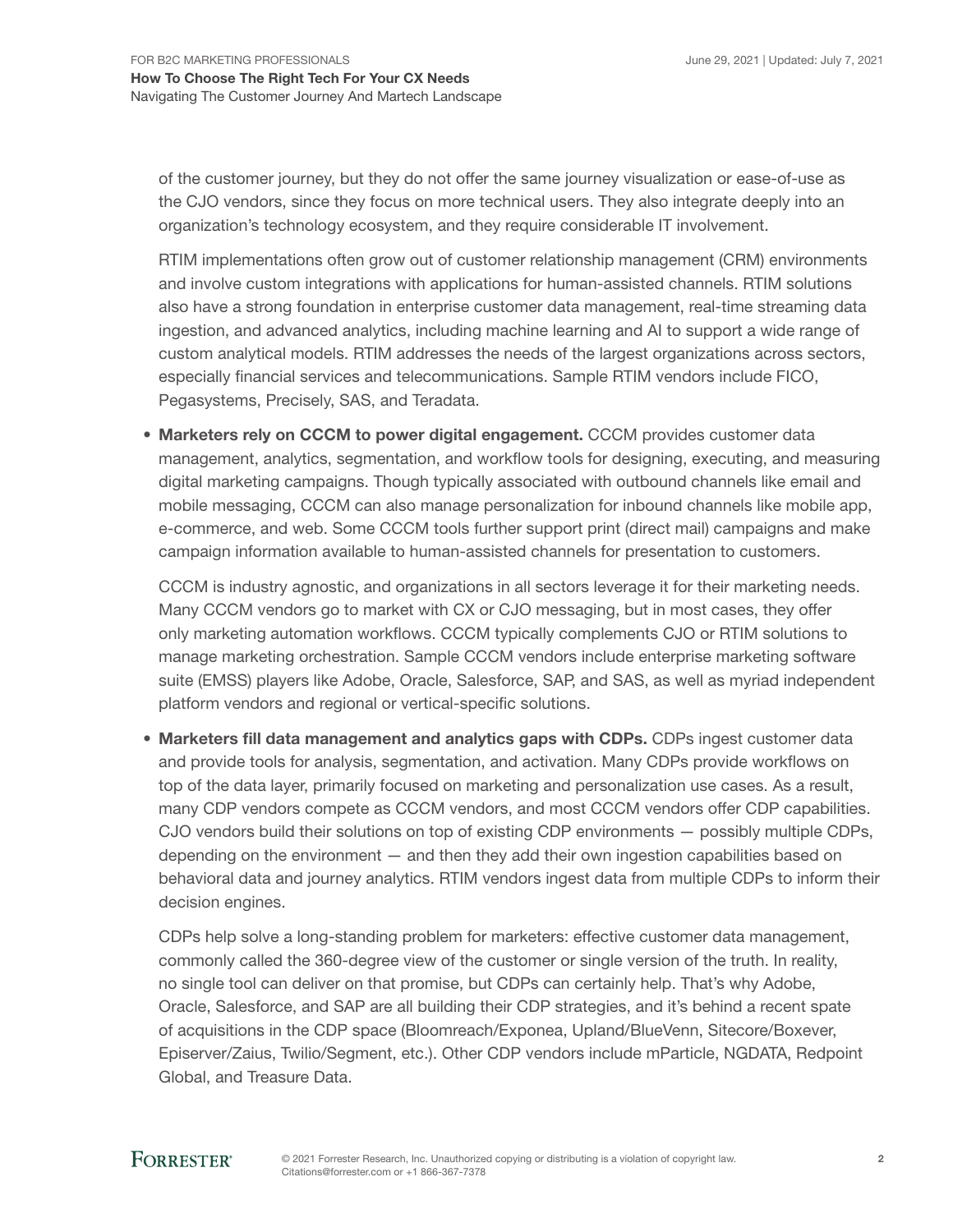### How To Choose The Right Tech For Your CX Needs Navigating The Customer Journey And Martech Landscape

FIGURE 1 Functional Overlaps In CJO, RTIM, CCCM, And CDPs

|                                             | <b>CJO</b> | <b>RTIM</b> | <b>CCCM</b> | <b>CDP</b> |
|---------------------------------------------|------------|-------------|-------------|------------|
| Enable a cross-functional view of customers |            |             |             |            |
| Empower users with access to customer data  |            |             |             |            |
| Address data quality and governance         |            |             |             |            |
| Facilitate customer profiles and analytics  |            |             |             |            |
| Include predictive analytics, ML, and AI    |            |             |             |            |
| Ingest digital intelligence data            |            |             |             |            |
| Personalize customer experiences            |            |             |             |            |
| Trigger responses to customer behavior      |            |             |             |            |
| Align actions with outcomes and KPIs        |            |             |             |            |
| Provide journey discovery and mapping       |            |             |             |            |
| Power journey testing and optimization      |            |             |             |            |
| Automate journey orchestration              |            |             |             |            |
| Determine next best experience              |            |             |             |            |
| Manage and curate business rules            |            |             |             |            |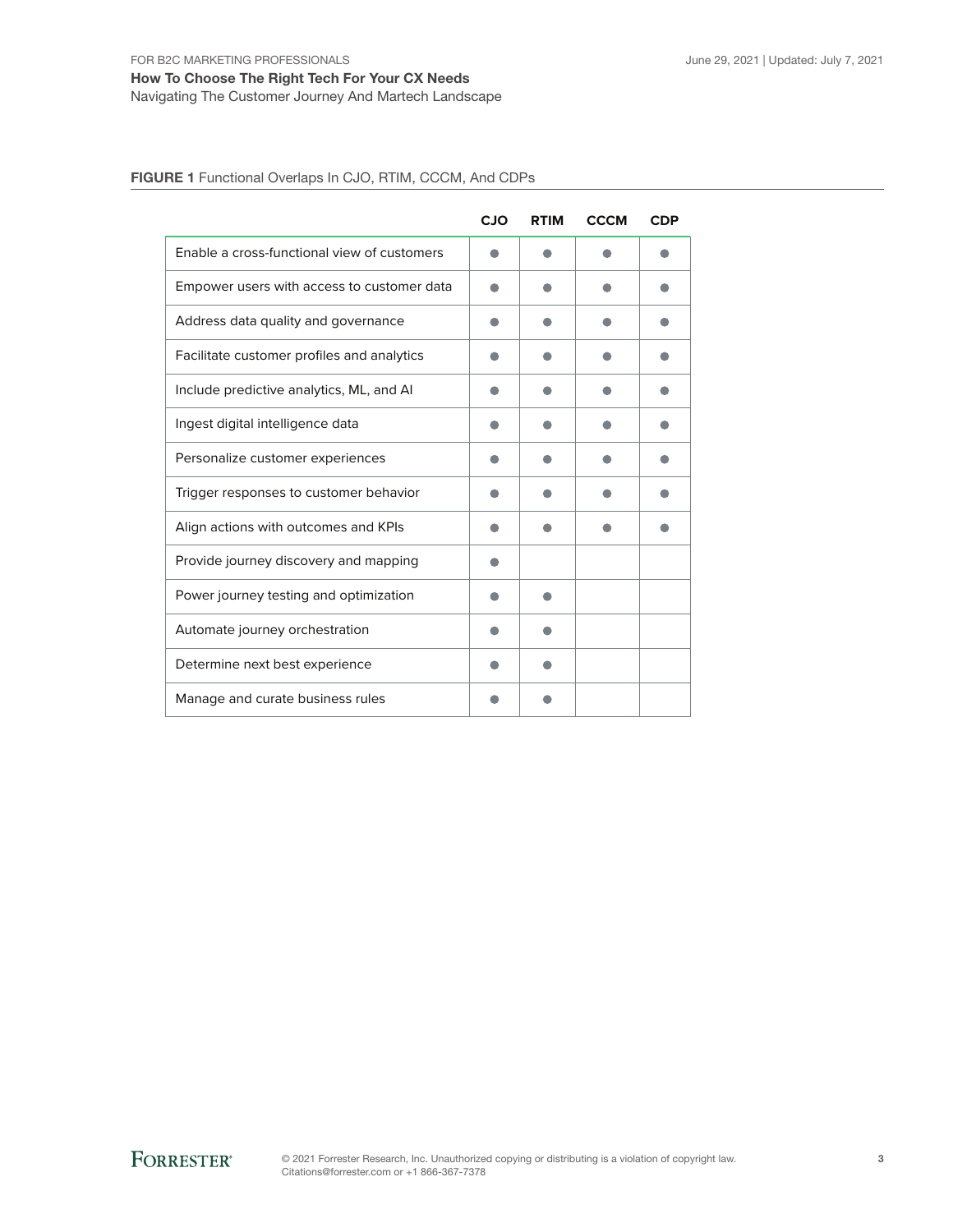Navigating The Customer Journey And Martech Landscape

#### FIGURE 2 Business Requirement Differences In CJO, RTIM, CCCM, And CDPs

|                     | <b>CJO</b>                                                                                                              | <b>RTIM</b>                                                                                                                                                                                                                                                                    | <b>CCCM</b>                                                                                                 | <b>CDP</b>                                                                                                                                                               |  |
|---------------------|-------------------------------------------------------------------------------------------------------------------------|--------------------------------------------------------------------------------------------------------------------------------------------------------------------------------------------------------------------------------------------------------------------------------|-------------------------------------------------------------------------------------------------------------|--------------------------------------------------------------------------------------------------------------------------------------------------------------------------|--|
| CX goals            | Multiple objectives<br>for complex<br>journeys across all<br>verticals                                                  | Marketing objectives<br>Complex marketing,<br>sales, and service<br>for acquisition,<br>conversion, retention,<br>objectives for large<br>banks, insurance, and<br>loyalty, etc., across all<br>telecommunications<br>verticals<br>(complementary to<br>firms<br>CJO and RTIM) |                                                                                                             | Marketing objectives<br>for uplift via event- or<br>behavior-triggered<br>responses and<br>personalization<br>across all verticals<br>(complementary to<br>CJO and RTIM) |  |
| <b>Action taken</b> | Customer-led<br>action, continuous<br>real-time listening<br>and adjusting,<br>lifecycle, and<br>journey discovery      | Real-time response<br>and two-way dialogue<br>during interaction,<br>rearbitration of offers,<br>and adjustment to<br>journey and<br>subsequent offers                                                                                                                         | High-volume<br>outbound digital<br>marketing<br>communications, with<br>audience building<br>and activation | Real-time data<br>capture to trigger<br>actions in other<br>systems - typically<br>outbound digital<br>(email and mobile) or<br>inbound digital (web<br>and e-commerce)  |  |
| <b>CX</b> context   | Time-series<br>analysis, path,<br>persistent moments<br>of truth, longitudinal<br>journeys, and next<br>best experience | Next best experience<br>in the context of<br>larger journey,<br>customer outcomes.<br>and business impact                                                                                                                                                                      | Personalized offers<br>or recommendations<br>across marketing<br>channels                                   | Personalized offers<br>or recommendations<br>across marketing<br>channels using<br><b>CCCM</b> for delivery                                                              |  |
| Level of focus      | Individual journey<br>discovery and<br>individualization                                                                | Individual analysis and<br>personalized offers,<br>with rules for<br>segments and<br>audiences                                                                                                                                                                                 | Segment and<br>audience-based with<br>marketing-focused<br>personalization for<br>individuals               | Segment and<br>audience-based with<br>marketing-focused<br>personalization and<br>triggered responses<br>for individuals                                                 |  |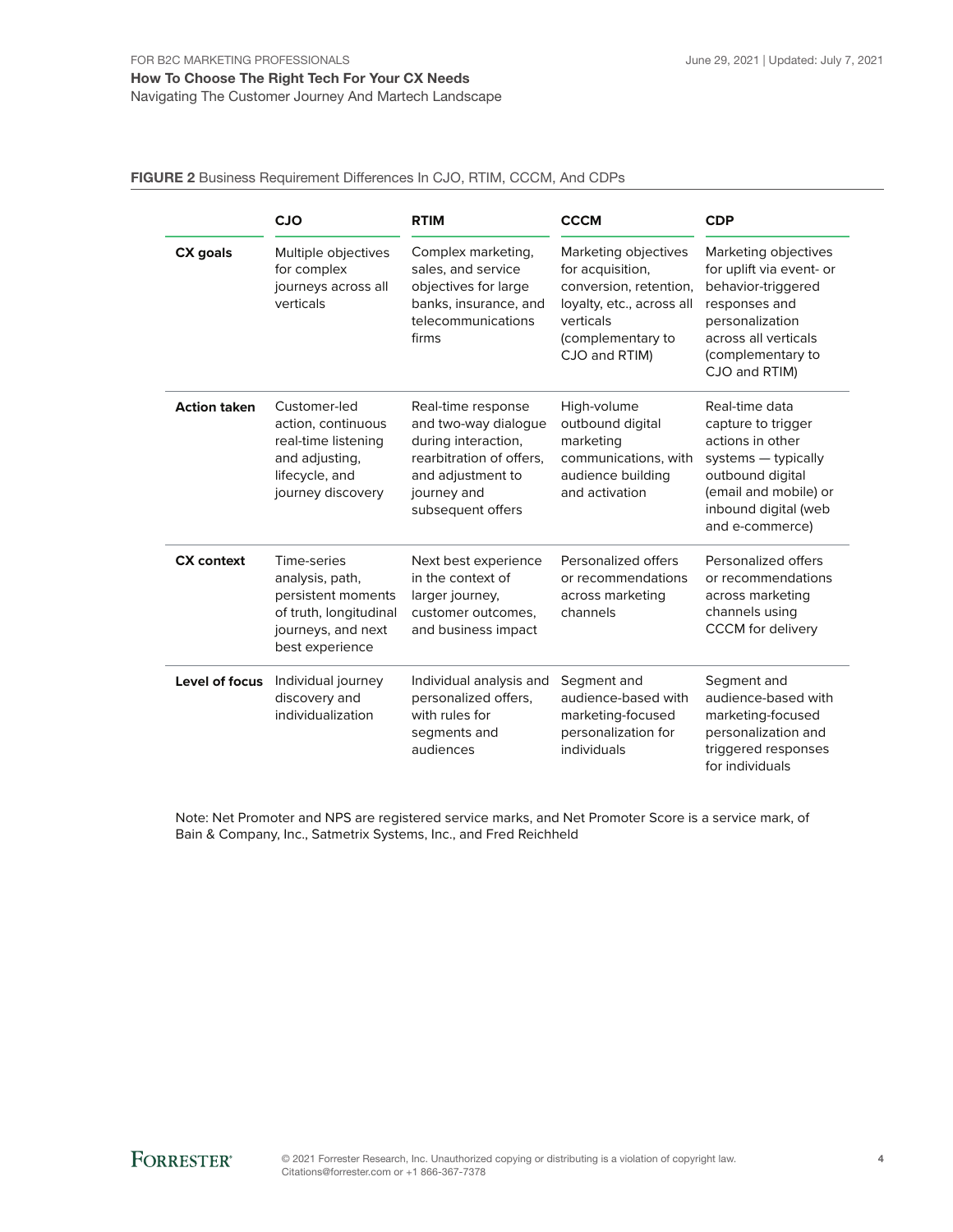FIGURE 2 Business Requirement Differences In CJO, RTIM, CCCM, And CDPs (Cont.)

|                     | <b>CJO</b>                                                                                                          | <b>RTIM</b>                                                                                                                                                                   | <b>CCCM</b>                                                                                                                                | <b>CDP</b>                                                                                                                                                                 |
|---------------------|---------------------------------------------------------------------------------------------------------------------|-------------------------------------------------------------------------------------------------------------------------------------------------------------------------------|--------------------------------------------------------------------------------------------------------------------------------------------|----------------------------------------------------------------------------------------------------------------------------------------------------------------------------|
| Type of<br>analysis | Journeys (past,<br>present, future<br>steps), emotion, and<br>rules-based<br>decisioning with<br>analytical inputs  | Individual customer<br>intent, needs,<br>outcomes, and value<br>via sophisticated<br>predictive analytics,<br>machine learning (ML),<br>and AI with complex<br>business rules | Audiences and<br>funnels with<br>predictive analytics<br>and ML for<br>propensity,<br>personalization,<br>optimization, and<br>attribution | Analysis and triggers<br>based on events and<br>behavior with<br>predictive analytics<br>and ML for<br>propensity,<br>personalization,<br>optimization, and<br>attribution |
| Measurement         | Journey completion,<br>issue resolution.<br>CLV, Net Promoter<br>Score <sup>SM</sup> (NPS),<br>churn, revenue, etc. | Revenue, profitability,<br>customer outcomes,<br>ROI, CLV, NPS, etc.                                                                                                          | Clicks, opens,<br>conversions, CLV,<br>revenue, ROMI, etc.                                                                                 | Marketing metric<br>uplift, revenue uplift,<br>ROMI, etc.                                                                                                                  |

Note: Net Promoter and NPS are registered service marks, and Net Promoter Score is a service mark, of Bain & Company, Inc., Satmetrix Systems, Inc., and Fred Reichheld

## Implementation And Time-To-Value Differ Significantly Across Tools

There are multiple differences across CJO, RTIM, CCCM, and CDP tools when it comes to implementation, user profiles, and time-to-value (see Figure 3). Reference customers for these four tools report different environmental specifications, vendor selection criteria, and functional use cases (see Figure 4). When reviewing your needs and investment options, consider how you will deploy the solution for your initial use cases and how this will evolve and scale over time (see Figure 5). Before you embark, define how you will measure success and determine return on investment (ROI) goals aligned with your business objectives and your chosen technology capabilities (see Figure 6):

• CJO can be deployed tactically on microjourneys and for journey management at scale. CJO is typically deployed on a use-case-by-use-case approach. Companies invest in CJO to optimize key moments of truth in a journey by leveraging historical context and real-time activity and quickly prove the value of journey orchestration. Microjourney orchestration use cases include preventing drop-off in key moments to reduce churn and improve conversion or reducing the cost of the journey by monitoring and guiding channel switch. Over time, companies add more channels, touchpoints, and journeys. Advanced use cases tackle complex, multistep journeys, like onboarding, that have a variety of objectives that play out over time. More advanced CJO also connects sequential, parallel journeys to help firms prioritize micro- and macrojourneys and drive improvements to profitability, operational efficiency, and loyalty (see Figure 7).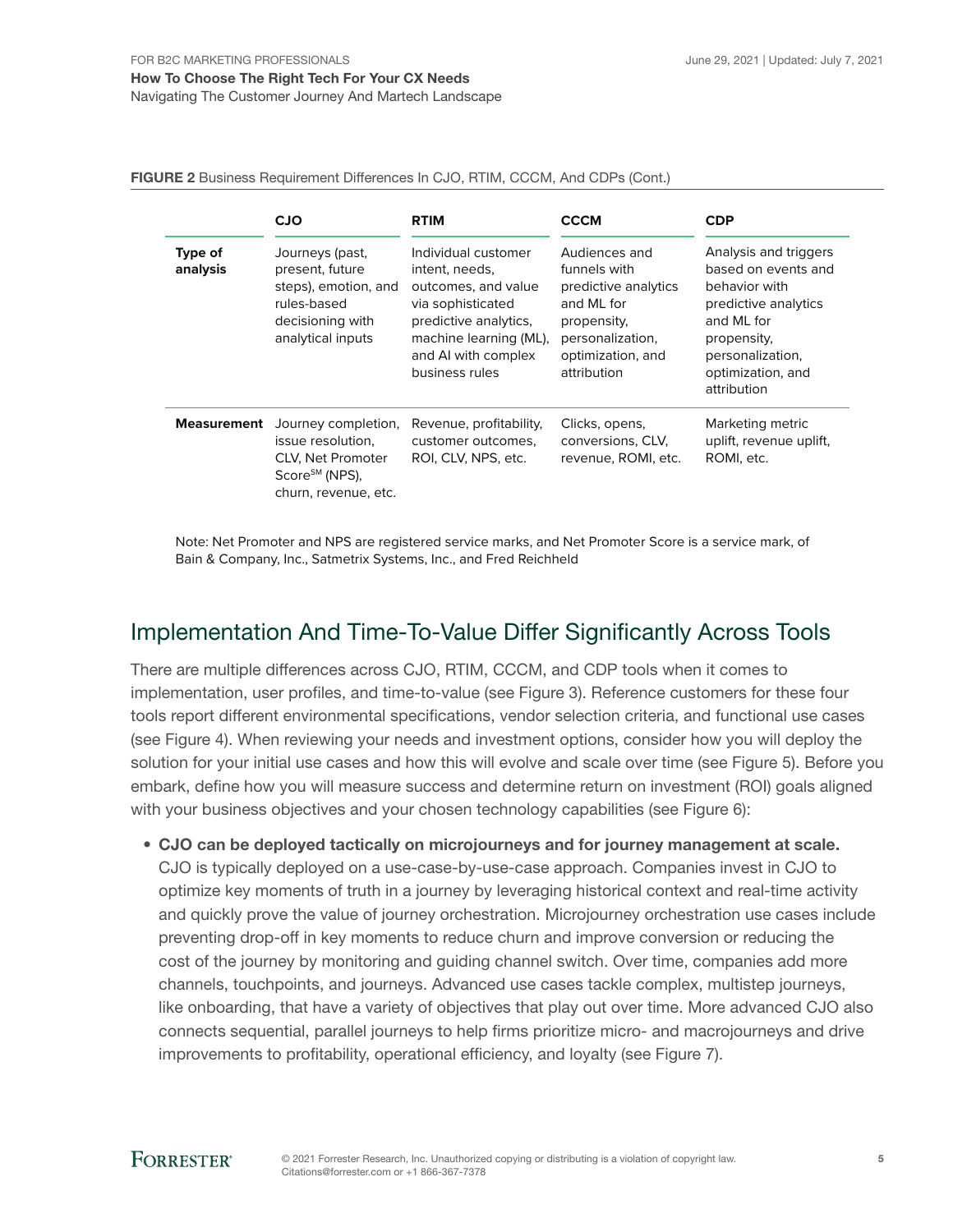- RTIM is a complex next-best-experience solution for enterprises. RTIM solutions are typically present in the largest and most scalable enterprise environments. They offer significant return on investment (ROI) opportunities, but they require complex, multiyear implementations embedded in enterprise data and digital transformation strategies. RTIM capabilities extend beyond marketing to include contact centers and agent-assisted or self-service channels for sales, services, and operations. RTIM integrates with CCCM tools for digital channels, so firms commonly implement RTIM for real-time decisions plus CCCM for channel orchestration. RTIM vendors also offer their own CDP capabilities and build rich customer profiles based on multiple data sources, often connecting to specialist CDPs like Celebrus or Tealium (see Figure 8).
- CCCM focuses primarily on digital marketing communications. Today's CCCM solutions are an amalgamation of former CRM and database marketing tools, marketing automation workflows, and a diverse range of channel-specific delivery capabilities. With its focus on ensuring consistent cross-channel engagement, CCCM is a critical component of any martech ecosystem. But on its own, CCCM is not a complete CX solution because it focuses primarily on marketing use cases versus the full gambit of customer touchpoints. CCCM, integrated with channel-specific delivery tools, typically manages "the last mile" of offer orchestration. CJO and RTIM solutions leverage CCCM when a marketing offer is the recommended next best experience in a customer journey (see Figure 9).
- CDPs provide marketers with actionable insights. Understanding customer behavior is a core marketing responsibility, and it hinges on reliable technology investments for customer data management and customer analytics. Marketers have struggled with data and analytics requirements for decades, and CDPs are the latest in a long succession of potential solution alternatives. As noted, RTIM and CCCM solutions embed CDP capabilities, and CJO solutions append journey analytics data to customer profiles typically managed via CDPs. A firm's particular requirements might dictate a best-of-breed CDP as a complementary investment to its martech ecosystem. Many CDPs offer basic marketing automation workflows, especially for behavior- or event-triggered actions. As CJO, RTIM, CCCM, and CDP solutions may all coexist, it is critical to define decision-making workflows and arbitration rules across platforms (see Figure 10).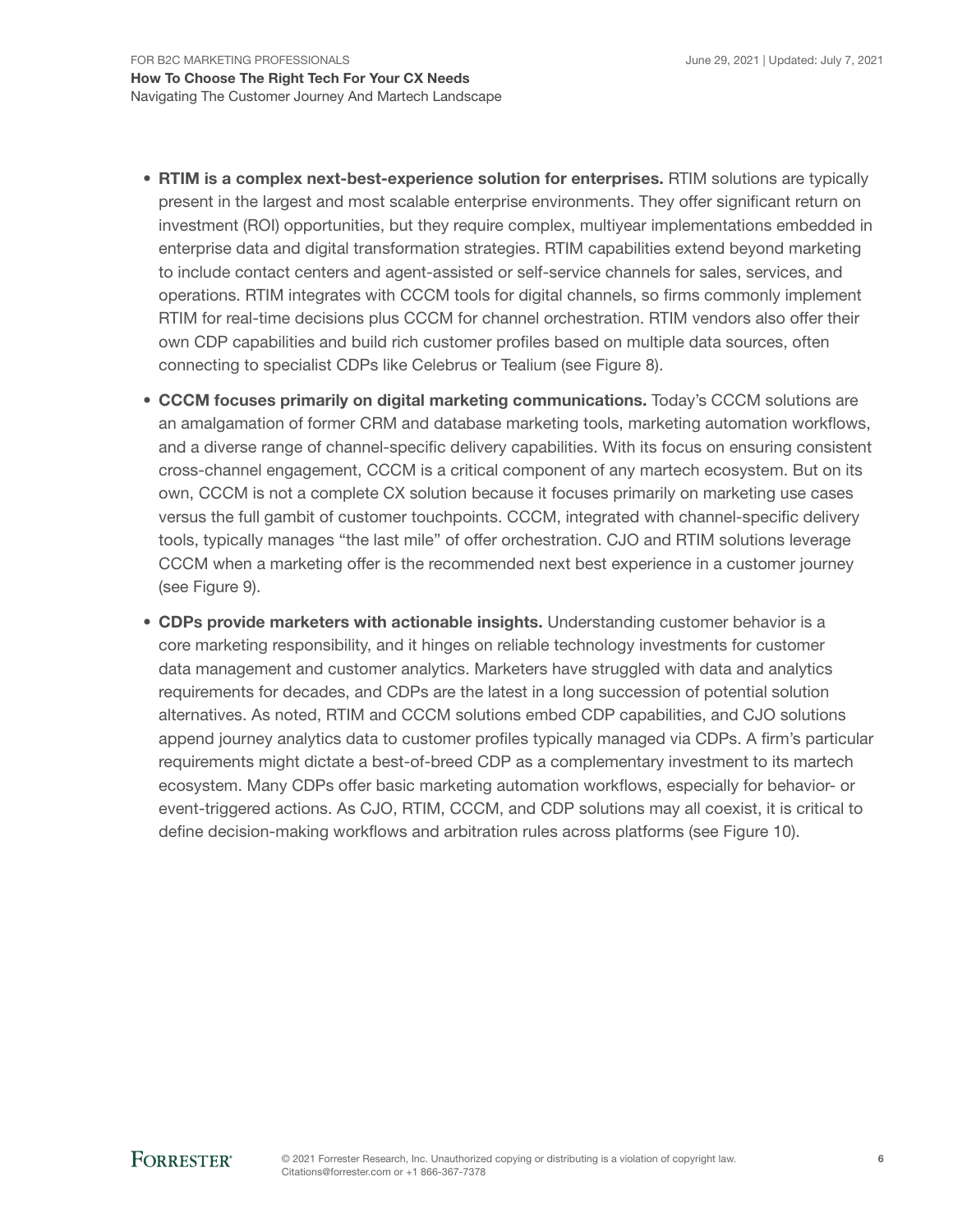#### How To Choose The Right Tech For Your CX Needs Navigating The Customer Journey And Martech Landscape

#### FIGURE 3 Implementation Differences In CJO, RTIM, CCCM, And CDPs

|                                                                         | <b>CJO</b>                                                                                 | <b>RTIM</b>                                                                                                            | <b>CCCM</b>                                                                                | <b>CDP</b>                                                                                 |
|-------------------------------------------------------------------------|--------------------------------------------------------------------------------------------|------------------------------------------------------------------------------------------------------------------------|--------------------------------------------------------------------------------------------|--------------------------------------------------------------------------------------------|
| <b>Business</b><br>implementation                                       | Marketing and CX                                                                           | Marketing and CX<br>Marketing                                                                                          |                                                                                            | Marketing                                                                                  |
| <b>Technical</b><br>implementation                                      | Implementation,<br>operations, and<br>integration experts                                  | Enterprise architects,<br>data scientists, plus<br>implementation,<br>operations, and<br>integration experts           | Implementation,<br>operations, and<br>integration experts                                  | Data scientists plus<br>implementation,<br>operations, and<br>integration experts          |
| <b>External</b><br>support                                              | Agencies                                                                                   | Systems integrators                                                                                                    | Agencies and<br>marketing services<br>providers                                            | Systems integrators<br>and marketing<br>services providers                                 |
| <b>Users</b>                                                            | Business users from<br>marketing and CX                                                    | Tech-savvy business<br>analysts and data<br>scientists, but end<br>users are sales.<br>service, and<br>marketing staff | Digital marketers<br>and marketing<br>managers                                             | Marketing analysts<br>with data/technology<br>skills                                       |
| Time-to-value<br>$\cdot$ First use case<br>• Average<br>$\cdot$ Complex | 1 to 12 months<br>$\cdot$ 1 to 3 months<br>$\cdot$ 3 to 6 months<br>$\cdot$ 6 to 12 months | 3 to 18 months<br>$\cdot$ 3 to 6 months<br>$\cdot$ 6 to 9 months<br>$\cdot$ 12 to 18 months                            | 2 to 12 months<br>$\cdot$ 2 to 3 months<br>$\cdot$ 3 to 6 months<br>$\cdot$ 6 to 12 months | 3 to 12 months<br>$\cdot$ 3 to 4 months<br>$\cdot$ 4 to 6 months<br>$\cdot$ 6 to 12 months |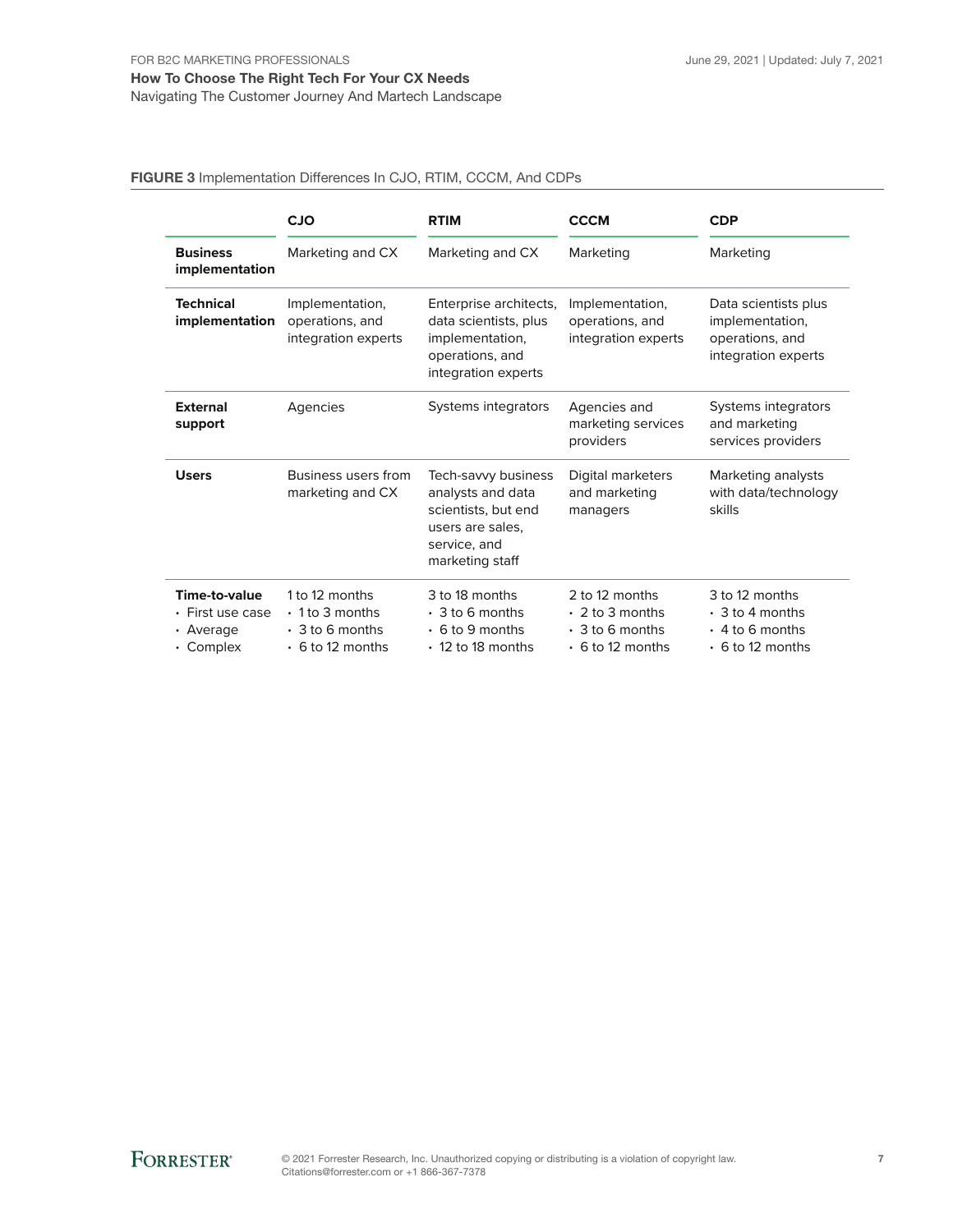#### How To Choose The Right Tech For Your CX Needs Navigating The Customer Journey And Martech Landscape

#### FIGURE 4 Typical Environments For CJO, RTIM, CCCM, And CDPs

| Average<br>metrics                   | <b>CJO</b>              | <b>RTIM</b>                  | <b>CCCM</b>                 | <b>CDP</b>                  |
|--------------------------------------|-------------------------|------------------------------|-----------------------------|-----------------------------|
| <b>Customer</b><br>profiles          | 12 million              | 69 million                   | 24 million                  | 9 million                   |
| Annual<br>interaction<br>volume      | 10 million to 1 billion | 50 million to 500<br>billion | 10 million to 10<br>billion | 50 million to 10<br>billion |
| Users of the<br>solution             | 24                      | 240                          | 24                          | 24                          |
| Current<br>channels                  | 4                       | 9                            | 3                           | 5                           |
| <b>Channels to</b><br>add in 2 years | 6                       | 5                            | 2                           | 4                           |
| <b>Tenure with</b><br>provider       | 2 years or more         | 5 years or more              | 3 years or more             | 1 year or more              |

| <b>Requirements</b>                   | <b>CJO</b>                                                                                                                                                                                                                                                                                                                                                                                         | <b>RTIM</b>                                                                                                                                                                         | <b>CCCM</b>                                                                                                                                                                                          | <b>CDP</b>                                                                                                                                                                                                                                         |  |
|---------------------------------------|----------------------------------------------------------------------------------------------------------------------------------------------------------------------------------------------------------------------------------------------------------------------------------------------------------------------------------------------------------------------------------------------------|-------------------------------------------------------------------------------------------------------------------------------------------------------------------------------------|------------------------------------------------------------------------------------------------------------------------------------------------------------------------------------------------------|----------------------------------------------------------------------------------------------------------------------------------------------------------------------------------------------------------------------------------------------------|--|
| Top 3 vendor<br>selection<br>criteria | 1. Ability to manage<br>1. Ability to service<br>business needs<br>interactions across<br>multiple channels<br>2. Ability to manage<br>2. Ease of<br>interactions across<br>multiple channels<br>integration with<br>other data sources<br>3. Ease of<br>integration with<br>and systems<br>3. Rapid product<br>other data sources<br>iteration/new<br>and systems<br>features or<br>functionality |                                                                                                                                                                                     | 1. Ability to service<br>business needs<br>2. Standard features<br>and functionality<br>3. Ability to manage<br>interactions across<br>multiple channels<br>and total cost of<br>ownership           | 1. Ease of integration<br>with other data<br>sources and systems<br>2. Ability to manage<br>interactions across<br>multiple channels<br>3. Standard features<br>and functionality,<br>user experience, and<br>ability to service<br>business needs |  |
| Top 5 use cases                       | 1. Customer<br>experience<br>management<br>2. Decision or offer<br>management<br>3. Next best action<br>or offer<br>4. Web<br>personalization<br>5. Digital intelligence<br>or web analytics                                                                                                                                                                                                       | 1. Decision or offer<br>management<br>2. Next best action<br>or offer<br>3. Enterprise or<br>digital marketing<br>4. Web<br>personalization<br>5. Customer<br>analytics or profiles | 1. Customer<br>experience<br>management<br>2. Enterprise or<br>digital marketing<br>3. Customer<br>analytics or profiles<br>4. Web<br>personalization<br>5. Digital intelligence<br>or web analytics | 1. Customer analytics<br>or profiles<br>2. Decision or offer<br>management<br>3. Next best action<br>or offer<br>4. Customer<br>experience<br>management<br>5. Web<br>personalization                                                              |  |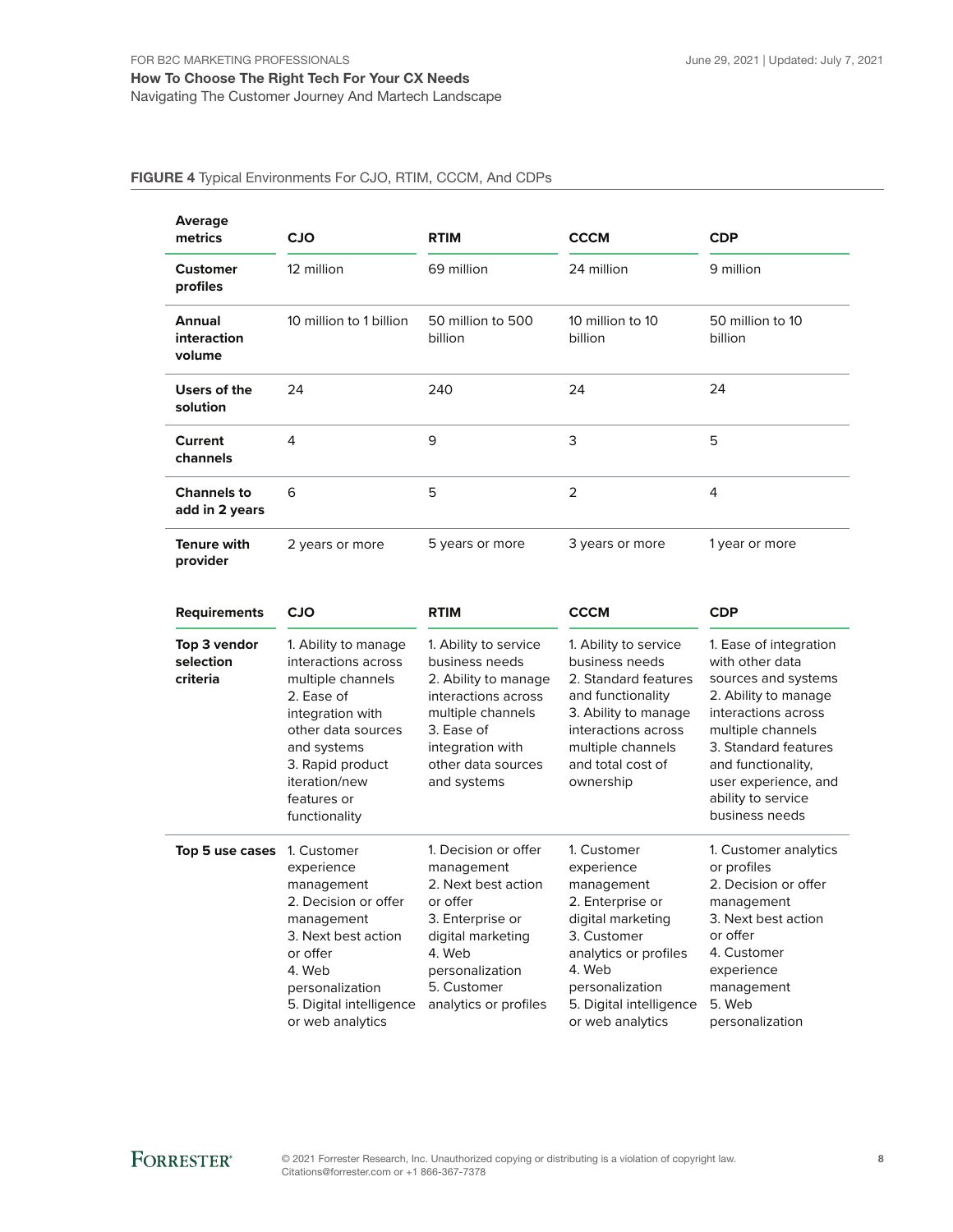#### FIGURE 5 Investment Considerations For CJO, RTIM, CCCM, And CDPs



Size of bubble = scale in terms of market size

**FORRESTER®**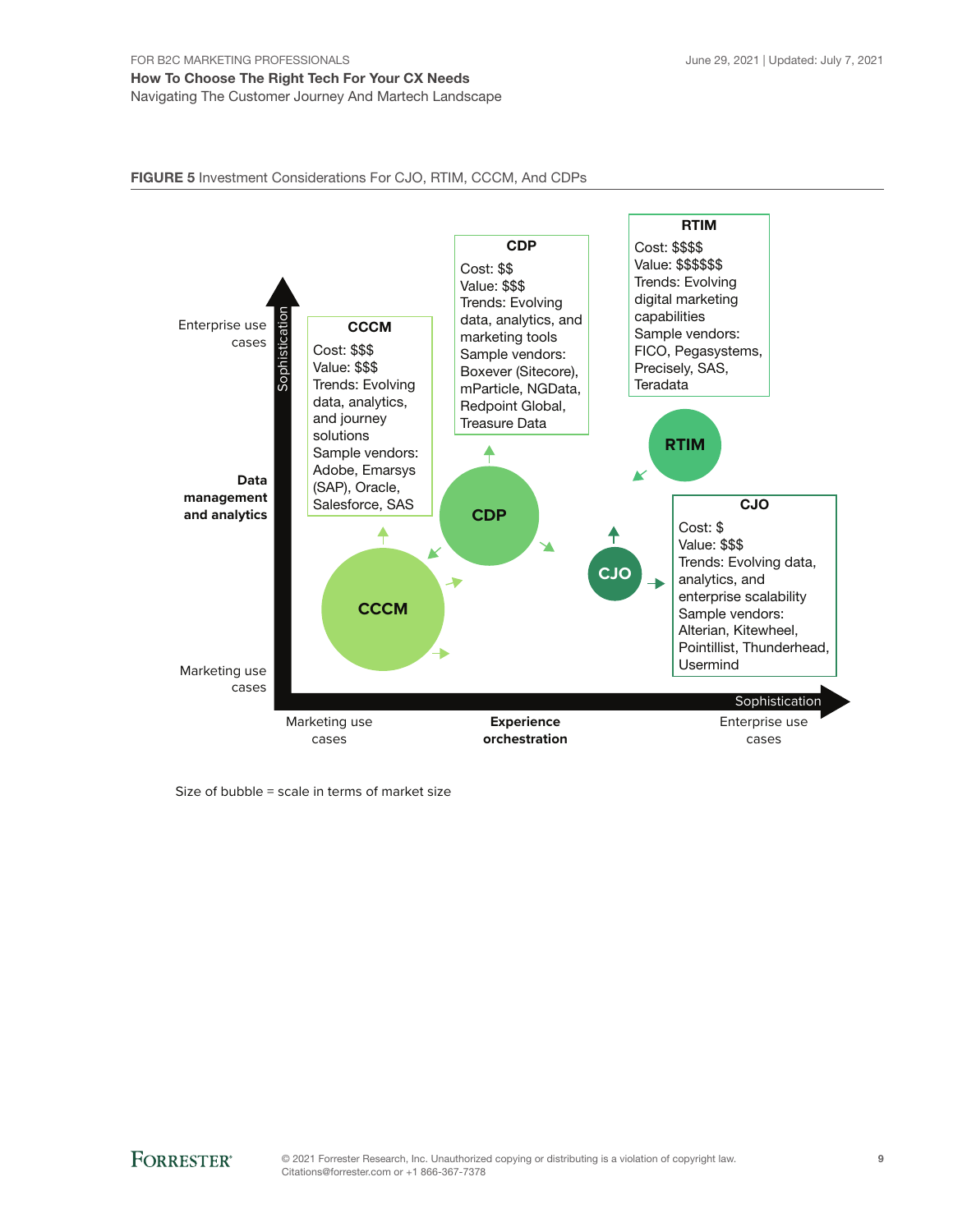FIGURE 6 Measuring CJO, RTIM, CCCM, And CDP Implementations



#### **6-1 Success metrics for CJO, RTIM, CCCM, and CDP implementations**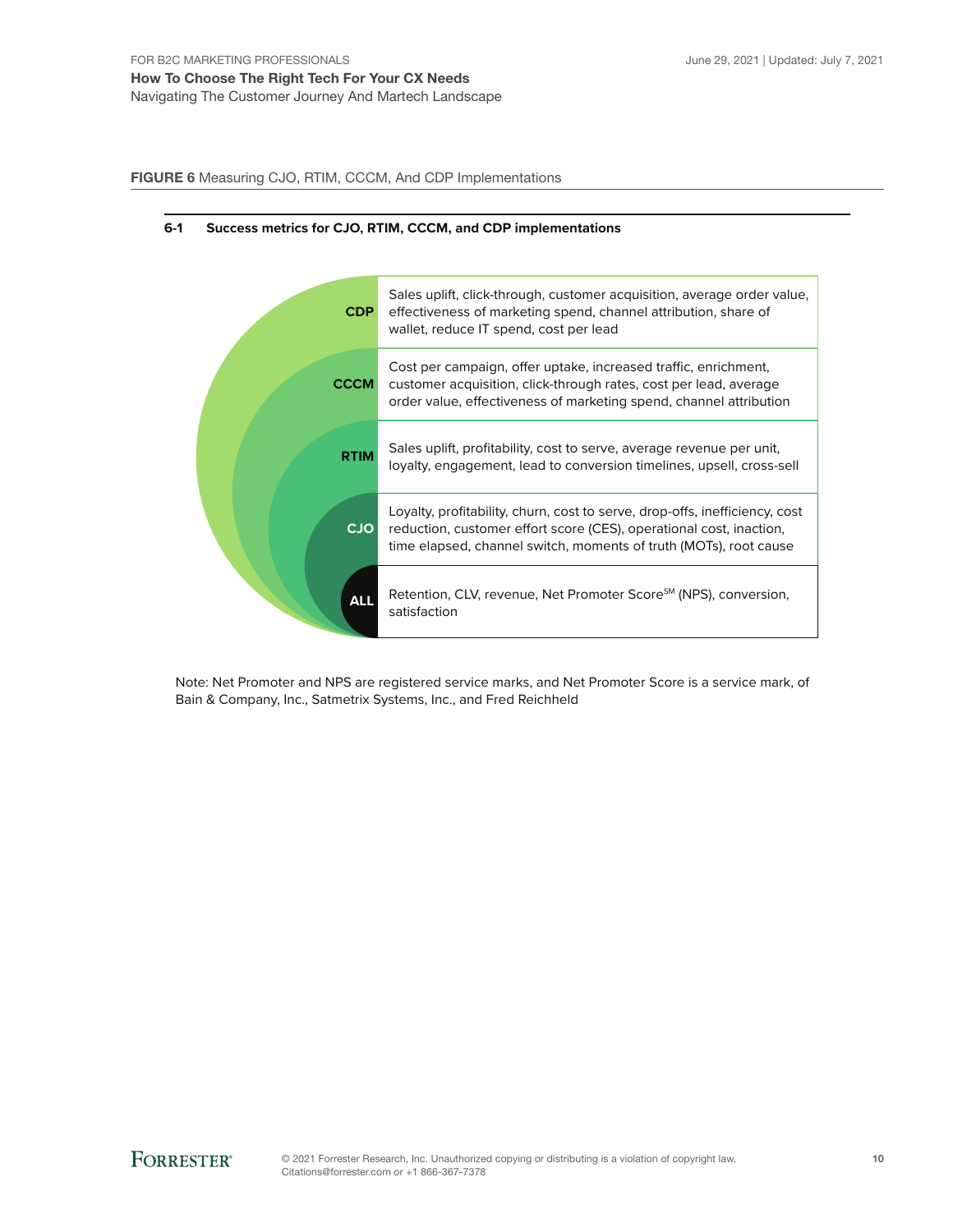FIGURE 6 Measuring CJO, RTIM, CCCM, And CDP Implementations (Cont.)

#### **6-2 Example ROI figures for CJO and RTIM implementations**

| <b>CJO</b>                                                                     | <b>RTIM</b>                                                                                                                        |
|--------------------------------------------------------------------------------|------------------------------------------------------------------------------------------------------------------------------------|
| ROI of 268% and net present value of \$18.58 million                           | ROI of 489% and net present value of \$150 million                                                                                 |
| over three years                                                               | over three years                                                                                                                   |
| Increased sales from targeted coaching \$11.6 million                          | Incremental revenue growth of \$107 million per year<br>in profit loss avoided through increased retention                         |
| Increased productivity of call agent managers \$5.1                            | \$677 million revenue growth over three years based                                                                                |
| million                                                                        | on sales uplift                                                                                                                    |
| Reduced cost of agent training through reduction in                            | \$578 million revenue retention over three years                                                                                   |
| attrition \$3.3 million                                                        | based on churn reduction, upsell, and cross-sell                                                                                   |
| Value of customers retained through predictive<br>churn analysis \$5.0 million | 3x reduction in product offers but 300% increase in<br>successful applications, which is part of \$30 million<br>annual P&L uplift |
| Increased net revenue due to improved fraud                                    | \$23.6 million annual profit increase based on                                                                                     |
| detection \$422,800                                                            | increased offer presentation and conversion rates                                                                                  |
| Improved agent productivity \$93,300                                           | \$50 million in revenue retention based on agent<br>compliance with offer eligibility and validity                                 |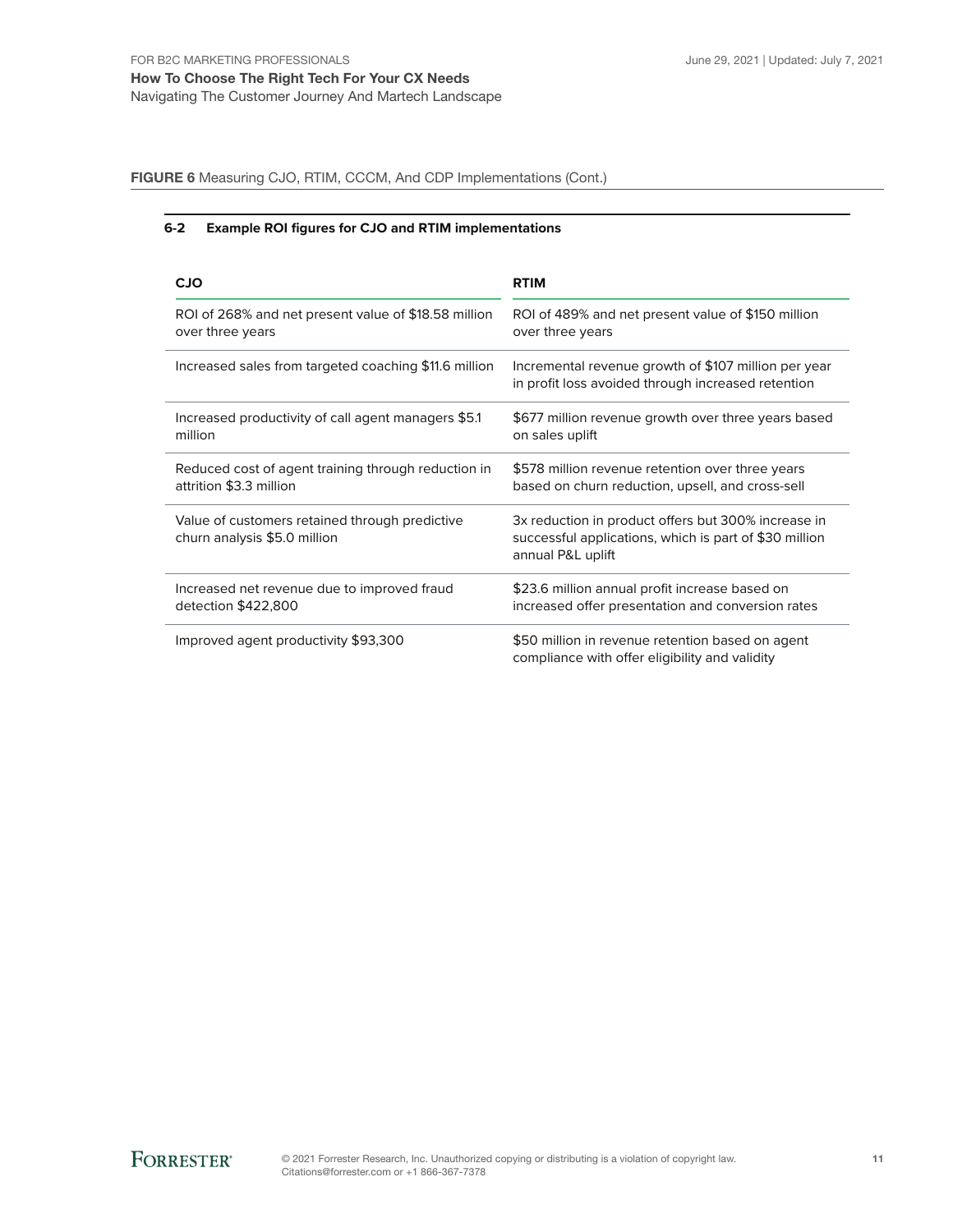FIGURE 7 Customer Samples For CJO

| Vertical            | <b>Tenure</b> | Use cases                                                                                                                                                                               | <b>Environment</b>                                                                                                                        | <b>Measurement</b>                                                                                                                                                 |
|---------------------|---------------|-----------------------------------------------------------------------------------------------------------------------------------------------------------------------------------------|-------------------------------------------------------------------------------------------------------------------------------------------|--------------------------------------------------------------------------------------------------------------------------------------------------------------------|
| Automotive          | Two years     | Personalized content and<br>triggered email, web,<br>media optimization, and<br>CRM (for scheduling test<br>drives with appropriate<br>dealerships)                                     | Identity resolution from<br>online and offline<br>interaction data applied to<br>audience development<br>and media optimization           | Short-term and<br>long-term journey<br>analytics and<br>attribution metrics;<br>mostly focused on<br>cost per lead,<br>conversion, and media<br>spend optimization |
| Gaming              | Two years     | Real-time triggered<br>messages for individual<br>players via email, SMS, and<br>push messaging                                                                                         | Capture interaction data in<br>CJO and feed Salesforce<br>for marketing, Microsoft<br>for CRM, and Adobe for<br>analytics and advertising | Metrics based on 7-,<br>14-, and 30-day activity<br>and uplifts plus daily<br>active player statistics                                                             |
| Insurance           | Two years     | Leads for agents based on<br>website behavior; plan to<br>add email and SMS (within<br>one year) and contact<br>centers and advertising<br>(within two years)                           | Web connected to agents<br>via Salesforce CRM to<br>capture anonymous<br>prospects; also supports<br>agent recruitment and<br>operations  | Focus on leads and<br>agent productivity<br>today but want to shift<br>focus to CX and CLC<br>metrics                                                              |
| Retail<br>(grocery) | Two years     | Email and SMS to follow-up<br>web interactions and<br>e-commerce or in-store<br>transactions; plan to add<br>contact center, mobile app,<br>and social advertising<br>(within one year) | Data science sits in source<br>systems and feeds into<br>CJO as intelligent<br>middleware for<br>rules-based decisioning                  | Based on metrics for<br>60 million customers<br>with a hold-out group<br>to look at customer<br>behavior and<br>successful journeys                                |
| <b>Utilities</b>    | Three years   | Lifecycle optimization and<br>triggered campaigns to<br>support sales; personalized<br>content based on behavior<br>via email and agents;<br>working on web portal and<br>mobile app    | Cross-functional<br>consistency for marketing<br>and sales via connected<br>data warehouse.<br>interaction data, and CRM                  | Next-best-action<br>metrics plus cost<br>savings from ensuring<br>that agents do not<br>downsell offers                                                            |
| <b>Utilities</b>    | Three years   | Leads based on interaction<br>data from social media,<br>web, and e-commerce;<br>plan to add email and SMS<br>(within one year) and<br>contact centers and agents<br>(within two years) | 80% to 90% of customer<br>contacts are anonymous,<br>so used for prospecting<br>and lead management                                       | Metrics focused on<br>lead generation,<br>management, and<br>conversion                                                                                            |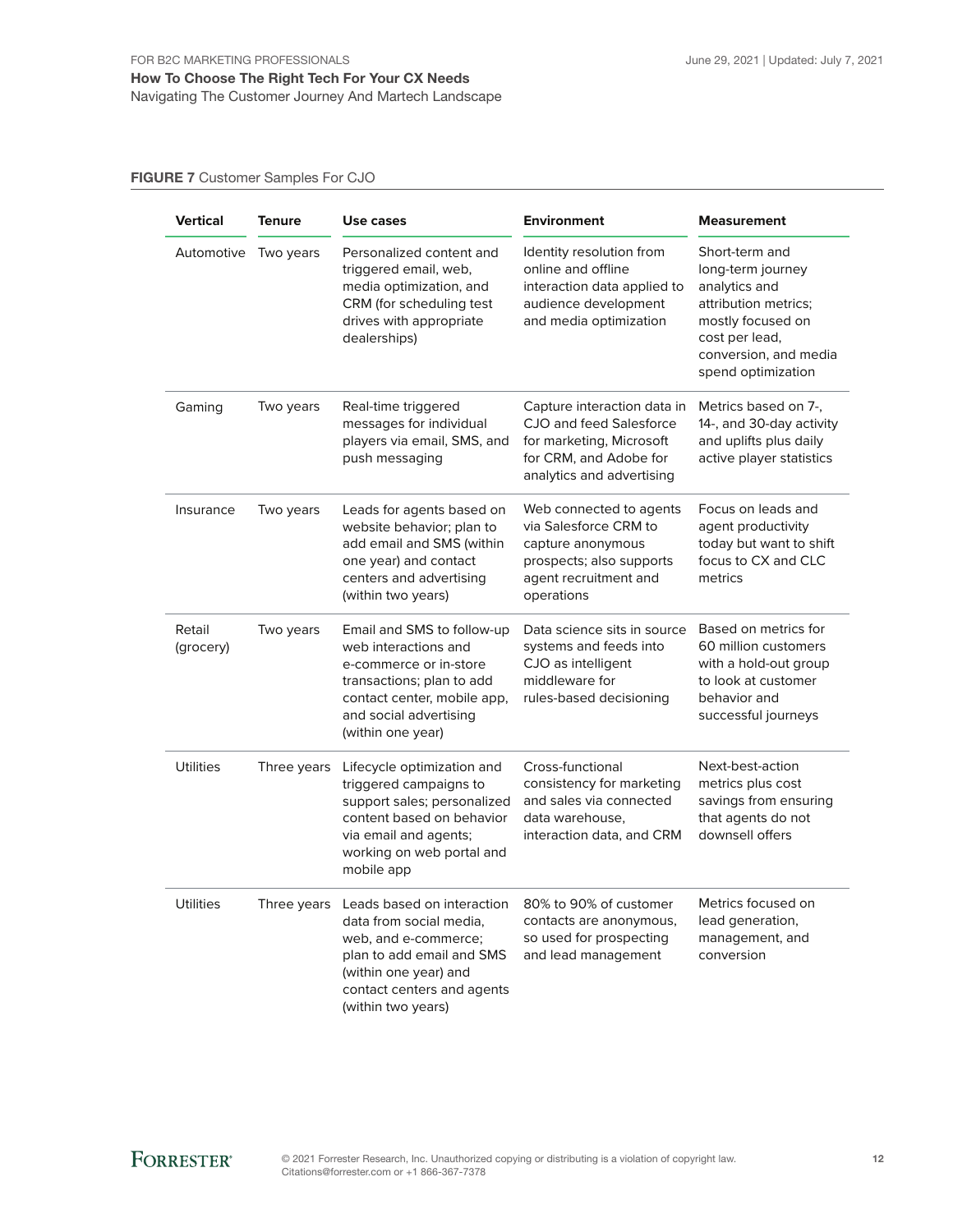FIGURE 8 Customer Samples For RTIM

| <b>Vertical</b> | <b>Tenure</b> | Use cases                                                                                                                                                                                                                                                                                         | <b>Environment</b>                                                                                                                                                                   | Measurement                                                                                                                                                                                                              |
|-----------------|---------------|---------------------------------------------------------------------------------------------------------------------------------------------------------------------------------------------------------------------------------------------------------------------------------------------------|--------------------------------------------------------------------------------------------------------------------------------------------------------------------------------------|--------------------------------------------------------------------------------------------------------------------------------------------------------------------------------------------------------------------------|
| Automotive      | 10 years      | Real-time decisions for<br>email, web, chatbots,<br>contact centers, service<br>centers, and connected<br>devices                                                                                                                                                                                 | Decision engine is<br>connected to sales, service,<br>and marketing tools (CCCM<br>is with Adobe); strategic<br>project with continuing<br>enterprise investments                    | Marketing and services<br>metrics, plus ARPU and<br>long-term Net Promoter<br>Score <sup>sM</sup> (NPS); <sup>~</sup> \$100s<br>of millions in ROI                                                                       |
| <b>Banking</b>  | Five<br>years | Real-time interactions via<br>email, SMS, mobile app,<br>push messaging, web,<br>contact centers, financial<br>advisors, and triggered<br>print                                                                                                                                                   | Part of digital<br>transformation across all<br>European countries, with<br>good progress in five<br>countries                                                                       | Metrics based on uplift<br>for each channel, plus<br>work in progress on<br>enterprise NPS and CX<br>metrics                                                                                                             |
| <b>Banking</b>  | 12 years      | Marketing and CX via 25<br>channels, including<br>outbound digital (email,<br>SMS, push), inbound digital<br>self-service (web, mobile<br>app), human-assisted<br>(contact center, bank<br>branches, and financial<br>advisors), and internal staff<br>(product and service<br>development teams) | Extensive integration with<br>enterprise architecture and<br>customer data<br>management, CRM and<br>operational systems, digital<br>marketing, and channel<br>delivery capabilities | Metrics based on<br>revenue uplift, as well<br>as CX metrics; ~\$500<br>million in overall<br>commercial value, "7x<br>uplift in digital lending<br>applications, and ~40%<br>of current sales<br>attributed to solution |
| Telecoms        | Four<br>years | Customer interactions via<br>SMS, mobile app, push<br>messaging, and email; plan<br>to add web, digital<br>advertising, contact centers,<br>sales agents, and IoT                                                                                                                                 | Deeply embedded in<br>enterprise data and<br>analytics environment, with<br>a billion interactions<br>annually across 100 million<br>customers                                       | Metrics based on uplift<br>for marketing and sales<br>conversions, plus<br>customer satisfaction<br>metrics                                                                                                              |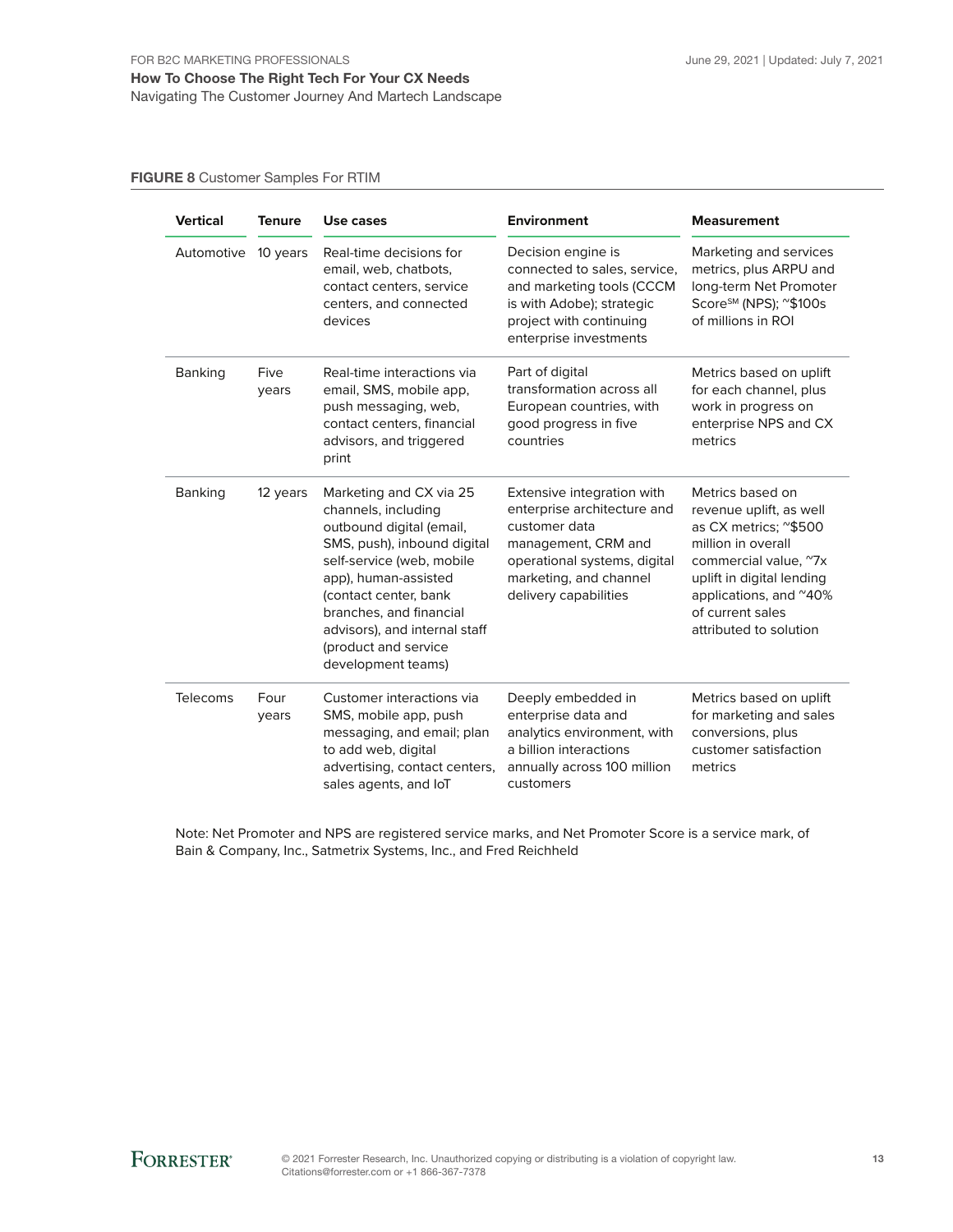#### FIGURE 8 Customer Samples For RTIM (Cont.)

| <b>Vertical</b> | <b>Tenure</b>         | Use cases                                                                                                                          | <b>Environment</b>                                                                                                                       | <b>Measurement</b>                                                                                                                       |
|-----------------|-----------------------|------------------------------------------------------------------------------------------------------------------------------------|------------------------------------------------------------------------------------------------------------------------------------------|------------------------------------------------------------------------------------------------------------------------------------------|
| <b>Telecoms</b> | <b>Three</b><br>years | Real-time offers for email.<br>SMS, web, mobile app.<br>contact centers, interactive<br>voice response (IVR), and<br>retail stores | Real-time data from<br>networks, billing, CRM, data<br>warehouse, and data lake;<br>connected to Adobe to<br>deliver always-on marketing | ~\$500 million top-line<br>benefit, dramatic NPS<br>increases, and major<br>efficiency gains                                             |
| <b>Telecoms</b> | Five<br>years         | Real-time offers for contact<br>centers, IVR, retail stores,<br>web, email, and SMS                                                | Started in customer service<br>but now used for revenue<br>generation; over 4,000<br>agents and over 600<br>treatments                   | Moved from churn to<br>NPS to customer<br>outcomes with offer<br>and promotion budgets<br>for individuals; ~\$100s<br>of millions in ROI |

Note: Net Promoter and NPS are registered service marks, and Net Promoter Score is a service mark, of Bain & Company, Inc., Satmetrix Systems, Inc., and Fred Reichheld

**FORRESTER®**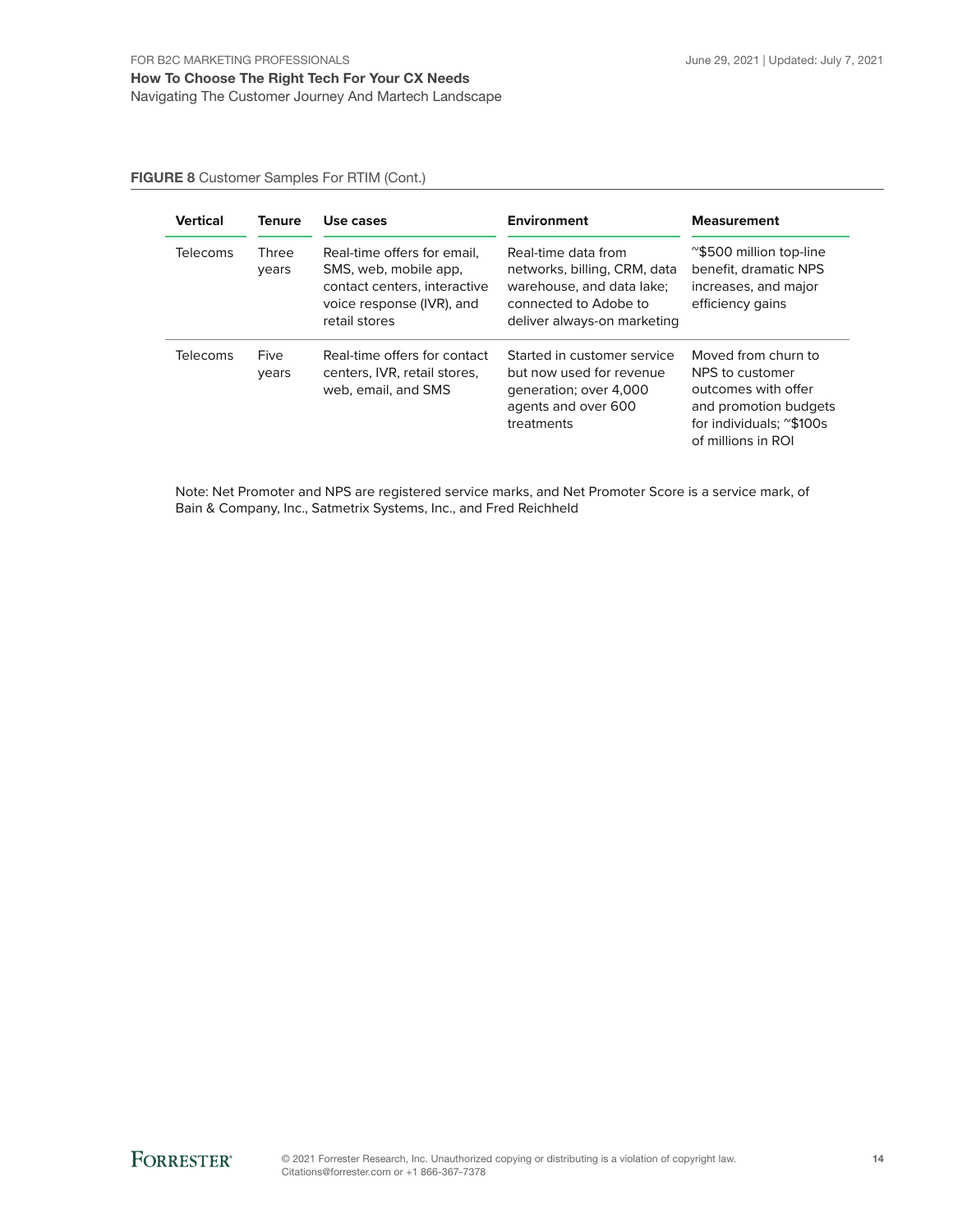#### FIGURE 9 Customer Samples For CCCM

| <b>Vertical</b>            | <b>Tenure</b> | Use cases                                                                                                                                                         | <b>Environment</b>                                                                                                                                         | <b>Measurement</b>                                                                            |
|----------------------------|---------------|-------------------------------------------------------------------------------------------------------------------------------------------------------------------|------------------------------------------------------------------------------------------------------------------------------------------------------------|-----------------------------------------------------------------------------------------------|
| <b>Banking</b>             | Four years    | Overnight selection among<br>40 offers as leads for<br>financial advisors and<br>among five offers for<br>mobile app users; looking<br>at triggered email and SMS | Solution chosen for<br>marketing campaigns, then<br>developed a custom<br>solution using the bank's<br>own cloud environment for<br>interaction management | Metrics based on<br>Net Promoter<br>Score <sup>sM</sup> (NPS)<br>calculated in CRM<br>systems |
| Consumer<br>goods          | Three years   | Email campaigns triggered<br>by web behavior                                                                                                                      | Integrated with mobile<br>solution and with additional<br>web and analytics products<br>from CCCM vendor                                                   | Email metrics for<br>opens, clicks, and<br>conversions                                        |
| Consumer<br>goods          | Two years     | Personalized web and<br>e-commerce offers.<br>triggered emails, and<br>custom audiences for<br>social media advertising                                           | Customer profiles, analytics,<br>and marketing workflows for<br>audiences, segmentation,<br>personalization, testing, and<br>optimization                  | Marketing and<br>e-commerce<br>metrics for<br>conversions                                     |
| Consumer<br>goods          | Four years    | Personalized offers via<br>web, e-commerce, email,<br>SMS, mobile app, and<br>push messaging; plan to<br>add digital advertising                                  | Customer profiles and<br>analytics to support<br>personalized product offers<br>and recommendations                                                        | Marketing and<br>e-commerce<br>metrics for<br>conversions and<br>revenue uplift               |
| Media and<br>entertainment | Three years   | Scheduled email<br>campaigns; looking at<br>triggered email and SMS                                                                                               | Looking at how to connect<br>CCCM solution to existing<br>CDP solution for more<br>real-time, data-driven<br>engagement                                    | Email metrics for<br>opens, clicks, and<br>conversions                                        |
| Media and<br>entertainment | Four years    | Personalized emails<br>triggered on ticket sales<br>for physical and virtual<br>events plus transactions<br>and subscriptions for<br>streaming media<br>purchases | Customer profiles and<br>segmentation to support<br>follow-up engagements,<br>upsell, and cross-sell                                                       | Marketing metrics<br>for opens, clicks,<br>and conversions                                    |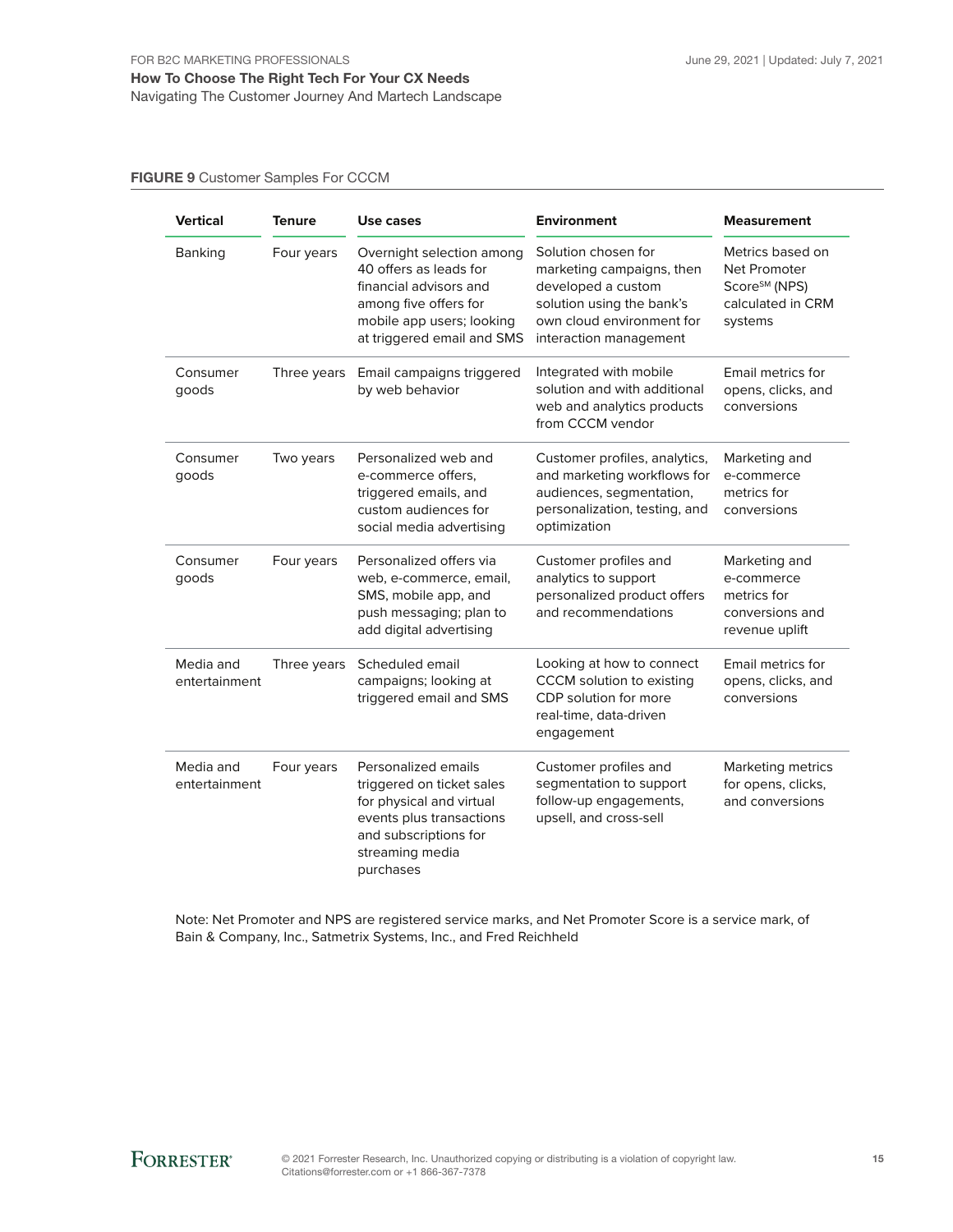FIGURE 10 Customer Samples For CDP

| <b>Vertical</b>     | <b>Tenure</b> | Use cases                                                                                                                                                | <b>Environment</b>                                                                                                                                                                                    | <b>Measurement</b>                                                                                                                           |
|---------------------|---------------|----------------------------------------------------------------------------------------------------------------------------------------------------------|-------------------------------------------------------------------------------------------------------------------------------------------------------------------------------------------------------|----------------------------------------------------------------------------------------------------------------------------------------------|
| Banking             | Two years     | Personalized web content<br>and triggered emails; plan<br>to add mobile app and<br>push messaging                                                        | Audiences, segmentation,<br>and personalization based<br>on interaction data ingestion<br>and connection to data<br>warehouse                                                                         | Conversion metrics<br>and cost savings by<br>encouraging<br>customers to use<br>lower cost digital<br>channels                               |
| Consumer<br>goods   | Two years     | Audience activation and<br>triggered campaigns for<br>email, SMS, web (Adobe),<br>DMP (Salesforce), and<br>e-commerce (SAP)                              | Codeveloped active data<br>layer with vendor, using<br>Mulesoft for integration layer<br>(direct connection to Adobe<br>for web channel); six<br>markets live, but 14 have<br>loaded data and are WIP | Metrics based on<br>forecast and<br>conversion data                                                                                          |
| E-commerce One year |               | Primarily paid media<br>optimization and attribution,<br>connected to marketing<br>and CRM for data ingestion                                            | Solution connects CDP to<br>Hubspot for email,<br>Salesforce for sales and<br>service, Adobe and Google<br>for web, Facebook and<br>Google for digital<br>advertising                                 | Metrics based on<br>marketing and<br>advertising<br>responses and<br>conversions                                                             |
| Gaming              | One year      | Personalized email and<br>web for individual gamer<br>recommendations; plan to<br>add retail stores, mobile<br>app, and push messaging                   | Data integration to support<br>audiences, segmentation,<br>personalization, testing, and<br>optimization                                                                                              | Uplift metrics (small<br>percentages applied<br>to huge revenue<br>figures)                                                                  |
| Retail              | One year      | Audience activation for<br>email (Oracle Responsys),<br>Facebook, and Google;<br>some triggered email and<br>plan to add SMS                             | Live in eight weeks from<br>vendor selection, so good<br>time-to-value in terms of<br>marketing use cases                                                                                             | Metrics based on<br>email responses and<br>conversions plus<br>media touches using<br>built-in attribution<br>reporting                      |
| <b>Utilities</b>    | Two years     | Personalized content via<br>web and mobile app,<br>triggered email messages,<br>and contact centers; plan to<br>connect app used by<br>service engineers | Marketing, sales, and<br>service integration for<br>cross-channel consistency                                                                                                                         | Metrics mostly based<br>on engagement and<br>conversion but some<br>Net Promoter<br>Score <sup>SM</sup> (NPS)<br>metrics on services<br>side |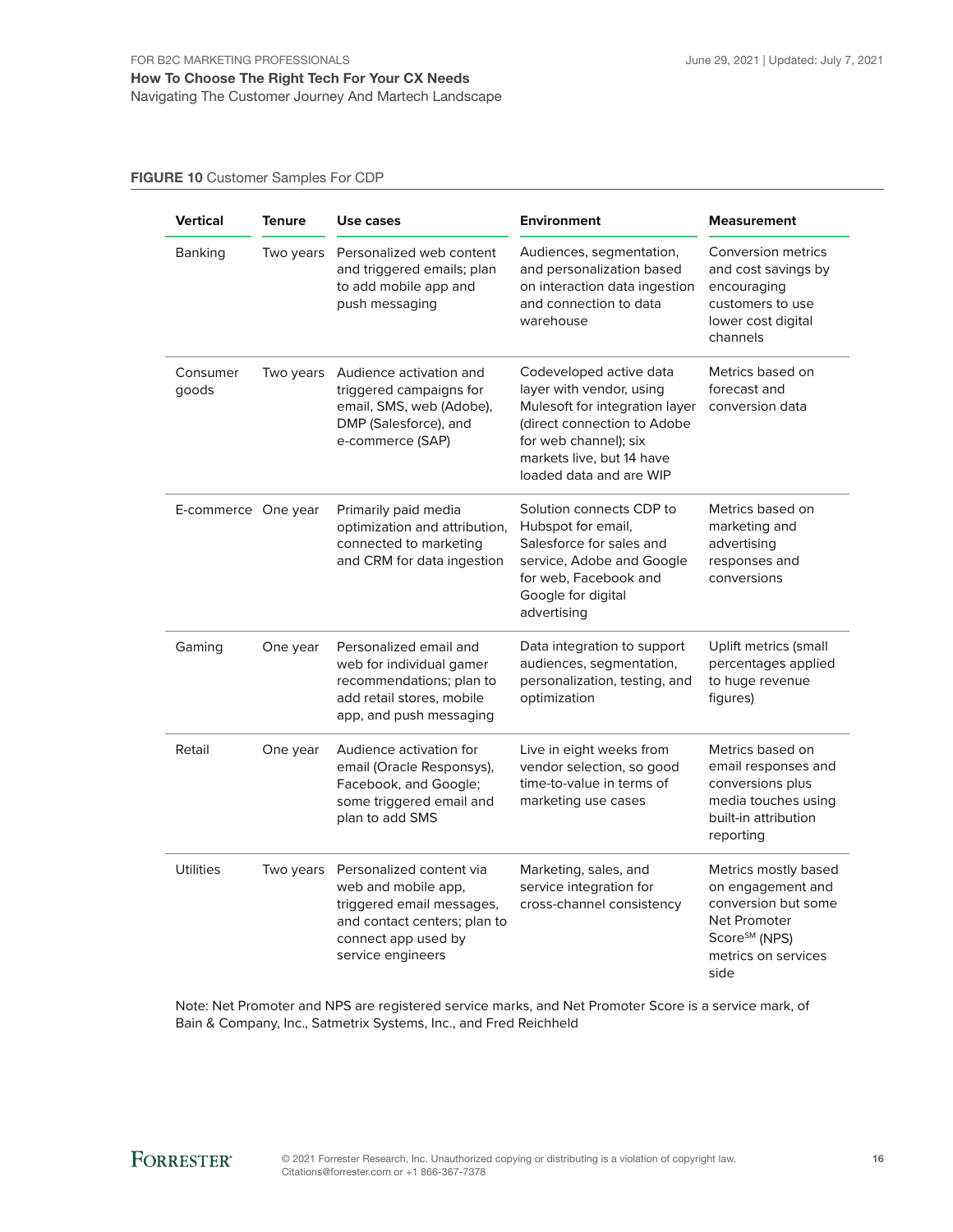# Engage With An Analyst

Gain greater confidence in your decisions by working with Forrester thought leaders to apply our research to your specific business and technology initiatives.

#### Analyst Inquiry

To help you put research into practice, connect with an analyst to discuss your questions in a 30-minute phone session — or opt for a response via email.

#### Analyst Advisory

Translate research into action by working with an analyst on a specific engagement in the form of custom strategy sessions, workshops, or speeches.

#### [Learn more.](https://www.forrester.com/events?N=10006+5025) The contract of the Learn more. The contract of the Learn more.

Webinar

Join our online sessions on the latest research affecting your business. Each call includes analyst Q&A and slides and is available on-demand.



[Forrester's research apps for iOS and Android.](http://www.forrester.com/app) Stay ahead of your competition no matter where you are.

# Supplemental Material

#### Research Methodologies

Net Promoter and NPS are registered service marks, and Net Promoter Score is a service mark, of Bain & Company, Inc., Satmetrix Systems, Inc., and Fred Reichheld.

#### Companies We Interviewed For This Report

We would like to thank the individuals from the following companies who generously gave their time during the research for this report.

| Adobe             | <b>FICO</b>         |
|-------------------|---------------------|
| Alterian          | Kitewheel           |
| Cisco (IMImobile) | <b>NGDATA</b>       |
| <b>EVAM</b>       | <b>NICE Systems</b> |
|                   |                     |

| <b>FORRESTER®</b> |
|-------------------|
|-------------------|

© 2021 Forrester Research, Inc. Unauthorized copying or distributing is a violation of copyright law. Citations@forrester.com or +1 866-367-7378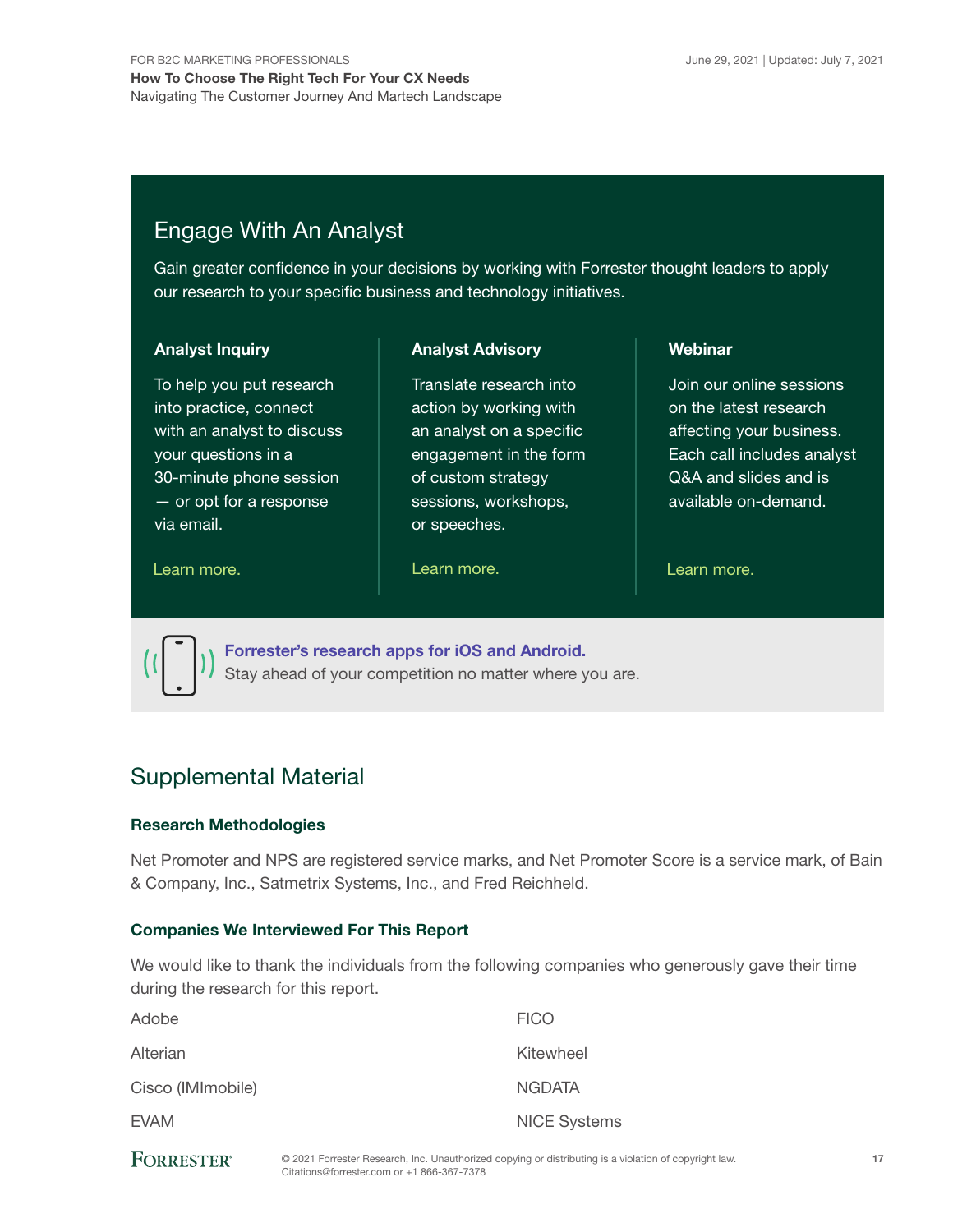#### FOR B2C MARKETING PROFESSIONALS How To Choose The Right Tech For Your CX Needs Navigating The Customer Journey And Martech Landscape

| Pegasystems            | SAP (Emarsys)        |
|------------------------|----------------------|
| Pointillist            | <b>SAS</b>           |
| Precisely              | Sitecore (Boxever)   |
| Quadient               | Teradata             |
| <b>Redpoint Global</b> | Thunderhead          |
| Relay24                | <b>Treasure Data</b> |
| Roojoom                | <b>Usermind</b>      |
| Salesforce             |                      |